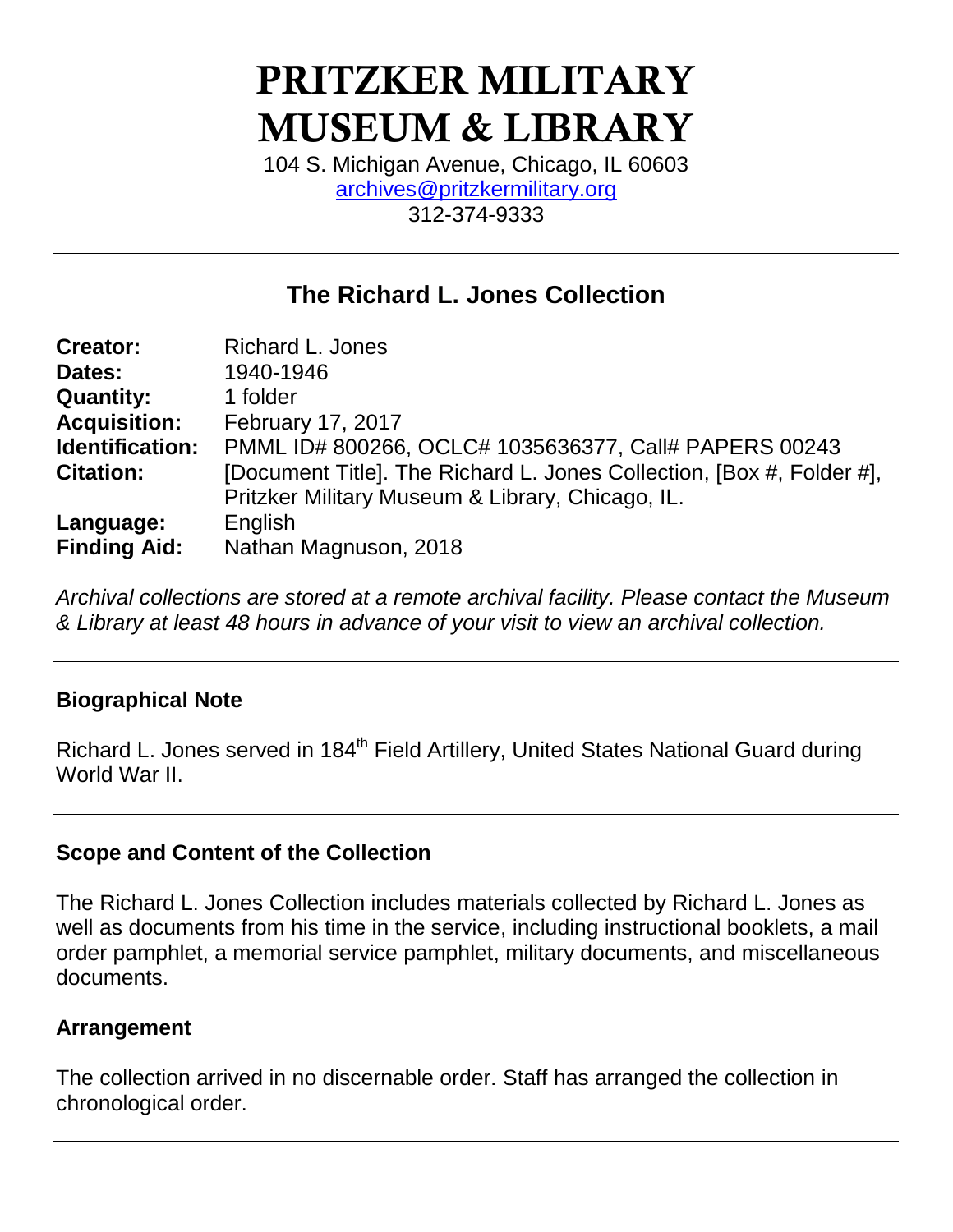## **Rights**

Copyrights held by Richard L. Jones were transferred to the Pritzker Military Museum & Library. All other rights are held by the author or publisher. Users assume responsibility for following copyright laws as established by US Code Title 17.

## **Key Subjects**

This collection is indexed under the following headings in the Library's online catalog. Researchers interested in materials about related topics, persons, or places should search the catalog using these subject headings.

#### **Names**

Jones, Richard L.

#### **Subjects**

Memorial rites and ceremonies. Military education. Military handbook.

### **Container List**

| <b>Box</b>      | Folder | Item ID $#$ | Title                                                                                       | Dates     |
|-----------------|--------|-------------|---------------------------------------------------------------------------------------------|-----------|
| SM <sub>9</sub> | 1      | 800266001   | Army Extension Courses form for<br><b>Richard L. Jones</b>                                  | 9/16/1940 |
|                 |        |             | Price List booklet, Infantry School<br>800266002 Publications from Fort Benning,<br>Georgia | 3/1/1942  |
|                 |        | 800266003   | Basic Field Manual, Soldier's<br><b>Handbook</b>                                            | 5/4/1942  |